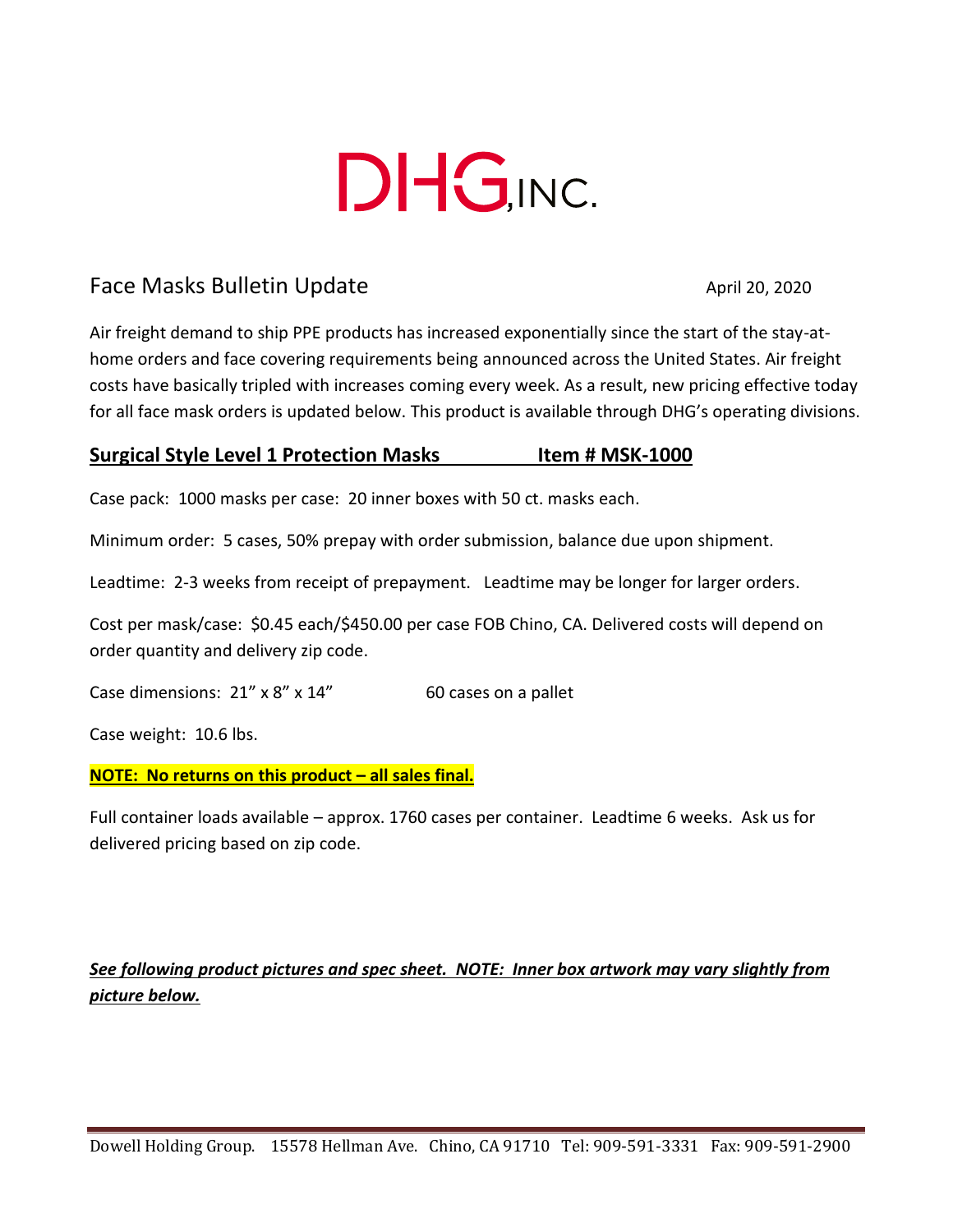

**NOTE: Package artwork may vary slightly from above.**